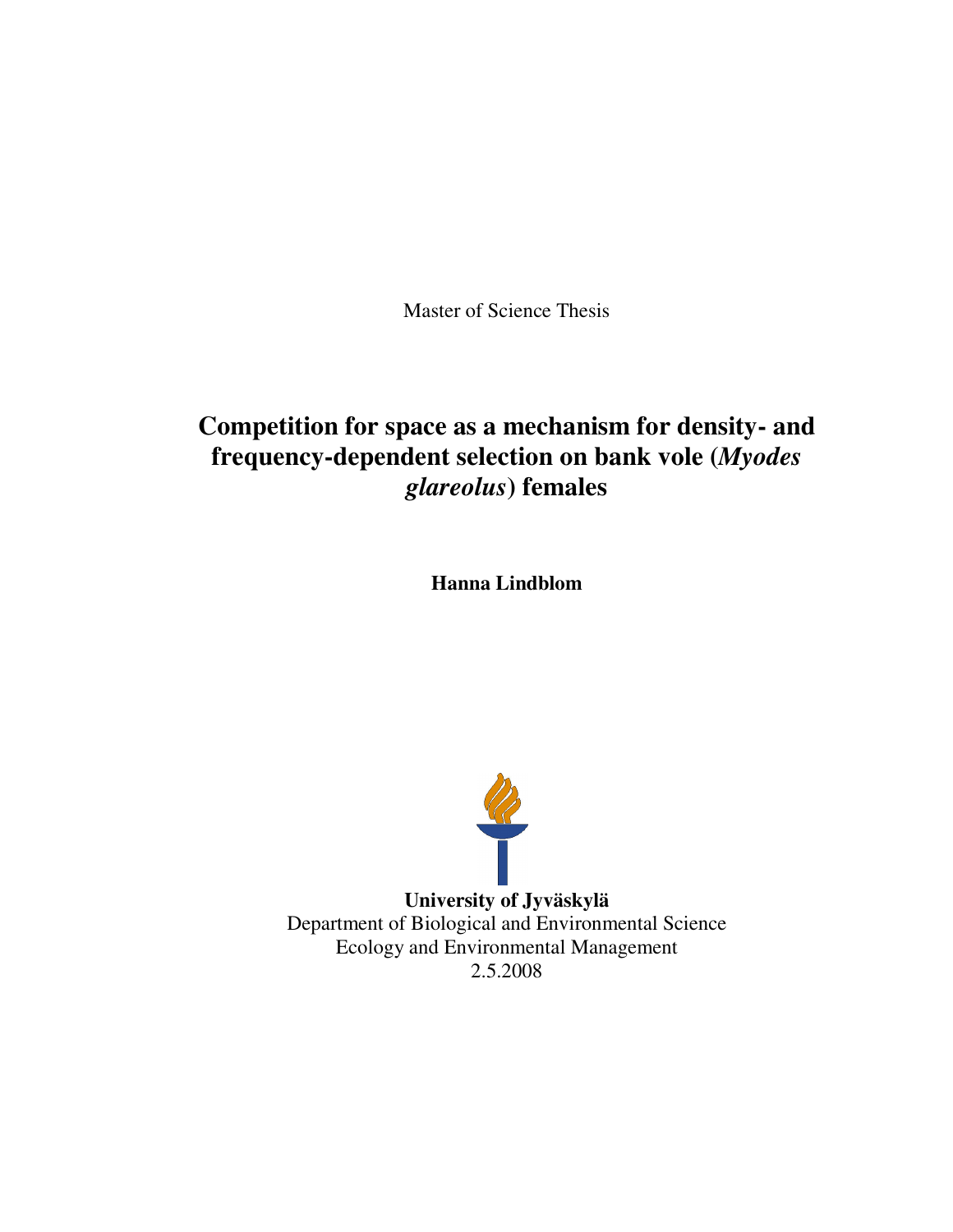JYVÄSKYLÄN YLIOPISTO, Matemaattis-luonnontieteellinen tiedekunta

Bio- ja ympäristötieteiden laitos Ekologia ja ympäristönhoito

| LINDBLOM, H.:                                                             | Tilakilpailu frekvenssistä ja tiheydestä riippuvan valinnan<br>mekanismina metsämyyränaarailla (Myodes glareolus) |
|---------------------------------------------------------------------------|-------------------------------------------------------------------------------------------------------------------|
| Pro gradu – tutkielma:<br>Työn ohjaajat:<br>Tarkastajat:<br>Toukokuu 2008 | 18 s.<br>FT Tapio Mappes, FT Esa Koskela<br>FT Eira Ihalainen, FT Tapio Mappes                                    |

Hakusanat: frekvenssistä riippuva valinta, liikkuma-ala, lisääntymismenestys, metsämyyrä, territorio, tiheydestä riippuva valinta, tilankäyttö

# **TIIVISTELMÄ**

Evoluutiobiologeja ovat pitkään askarruttaneet mekanismit, jotka ylläpitävät geneettistä vaihtelua yksilön kelpoisuuteen vaikuttavissa ominaisuuksissa. Yksi mahdollinen selitys on frekvenssistä ja tiheydestä riippuva valinta. Varsinkin negatiivinen frekvenssistä riippuva valinta voi lisätä harvinaisten ominaisuuksien osuutta populaatiossa. Tämän pro gradu -työn tarkoituksena on tutkia mahdollisia ekologisia- ja käyttäytymismekanismeja, jotka selvittäisivät tiheydestä ja frekvenssistä riippuvan valinnan merkitystä metsämyyränaaraiden *(Myodes glareolu*s) lisääntymismenestyksessä. Metsämyyränaaraat ovat lisääntymisaikanaan territoriaalisia, mutta niillä on toistensa kanssa osittain päällekkäiset liikkuma-alat. Oma territorio on edellytys naaraiden lisääntymiselle ja siksi territoriaalisuutta voidaan pitää osana lisääntymispanostusta. Naarailla tavataan kahta lisääntymistaktiikkaa: alhaisen lisääntymispanostuksen naaraat tuottavat pieniä poikueita, joissa poikasen koko on suuri, kun taas korkean lisääntymispanostuksen naaraat tuottavat suurempia poikueita, joissa poikasten koko on pieni. Eri lisääntymistaktiikoiden lisääntymismenestystä tutkittiin kokeessa, missä manipuloimme kahta eri tekijää: taktiikoiden osuutta populaatiossa sekä populaatiotiheyttä. Metsämyyränaaraat jaettiin 13 ulkotarhaan (á 0.2 ha) joko alhaiseen (4 naarasta / tarha) tai korkeaan tiheyteen (8 naarasta / tarha) siten, että lisääntymistaktiikat olivat populaatiossa vuorollaan joko harvinaisia tai yleisiä. Tilankäyttöä tutkittiin kaksi viikkoa kestävän pyyntijakson aikana, jolloin naaraat imettivät ja odottivat seuraavaa poikuetta. Tulosten mukaan alhaisen lisääntymispanostuksen naaraat menestyivät paremmin matalissa tiheyksissä (vain tiheydestä riippuvaa valintaa). Sen sijaan korkean lisääntymispanostuksen naaraat menestyivät parhaiten korkeissa tiheyksissä edustaessaan harvinaista lisääntymistaktiikkaa (sekä negatiivista frekvenssistä riippuvaa valintaa että tiheydestä riippuvaa valintaa). Tulokset viittaavat lisäksi siihen, että tiheydestä riippuva valinta alhaisen lisääntymispanostuksen naarailla saattaa selittyä niiden tilankäytöllä. Sen sijaan suuren lisääntymispanostuksen naarailla negatiivinen frekvenssistä riippuva lisääntymismenestys ei ollut yhteydessä niiden menestykseen tilakilpailussa.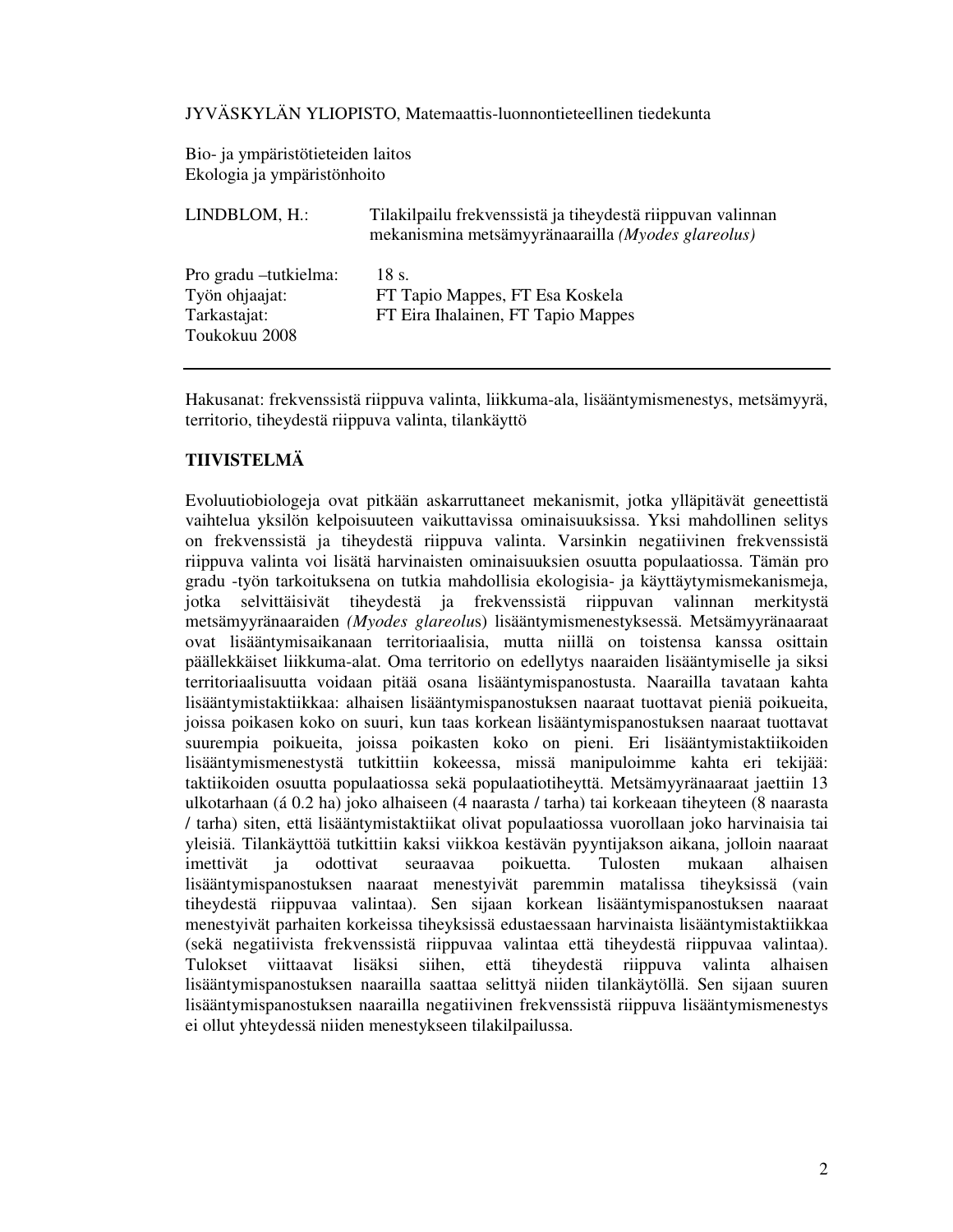# UNIVERSITY OF JYVÄSKYLÄ, Faculty of Science

Department of Ecological and Environmental Science

| LINDBLOM, H.:                   | Competition for space as a mechanism of frequency- and<br>density-dependent selection in bank vole ( <i>Myodes glareolus</i> )<br>females |  |  |  |  |  |  |
|---------------------------------|-------------------------------------------------------------------------------------------------------------------------------------------|--|--|--|--|--|--|
| Master of Science Thesis: 18 p. |                                                                                                                                           |  |  |  |  |  |  |
| Supervisors:                    | PhD Tapio Mappes, PhD Esa Koskela                                                                                                         |  |  |  |  |  |  |
| Inspectors:<br>May 2008         | PhD Eira Ihalainen, PhD Tapio Mappes                                                                                                      |  |  |  |  |  |  |

Key words: bank vole, breeding success, frequency-dependent selection, densitydependent selection, home range, spacing behaviour, territoriality

#### **ABSTRACT**

Evolutionary biologists have long been troubled by the mechanisms that cause genetic variation in fitness related traits. One possible explanation is found in frequency- and density-dependent selection. Especially negative frequency-dependent selection can increase the amount of rare phenotypes in the population. The aim of this thesis is to explore possible ecological and behavioural mechanism, which could explain density- and frequency-dependent selection on the reproductive success of bank vole (*Myodes glareolus*) females. During their breeding season bank vole females are strictly territorial but they have partly overlapping home-ranges. Territory is a prerequisite for breeding and thus it can be considered as a part of reproductive effort. Bank vole females have two genetically determined reproduction effort (RE) tactics: low RE type produces small litters with large offspring and high RE type large litters with small offspring. Breeding success of different reproductive tactics was investigated in an experiment, where we manipulated two separate factors: frequencies of different reproductive tactics in the population and the population density. Females were divided into 13 outdoor enclosures (sized 0.2 ha), either to low density (4 females / enclosure) or high density (8 females / enclosure) so that each of the two reproductive tactics were one at the time either rare or common in the population. Spacing behaviour was monitored during a two week long trapping period, when females were lactating and gravid. According to the results, low RE females had higher breeding success in low densities (only density-dependent selection), but high RE females succeeded best while in high density as rare breeding tactic (both negative frequency-dependent and density-dependent selection). Furthermore, present results indicate that density-dependent selection among low RE females might be explained by their spacing behaviour. Instead, the negative frequency-dependent breeding success among high RE females was not connected with their success in the space competition.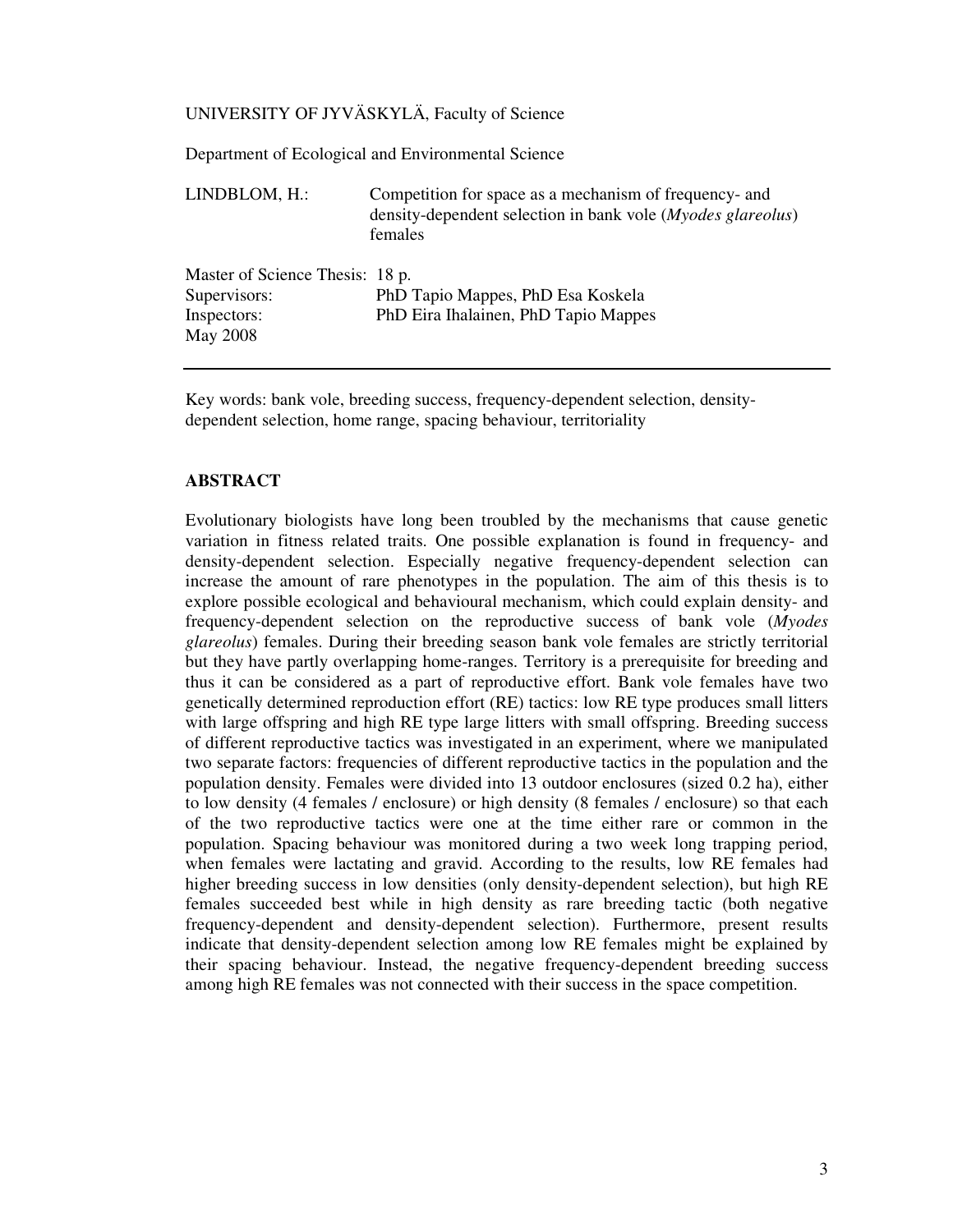# **Contents**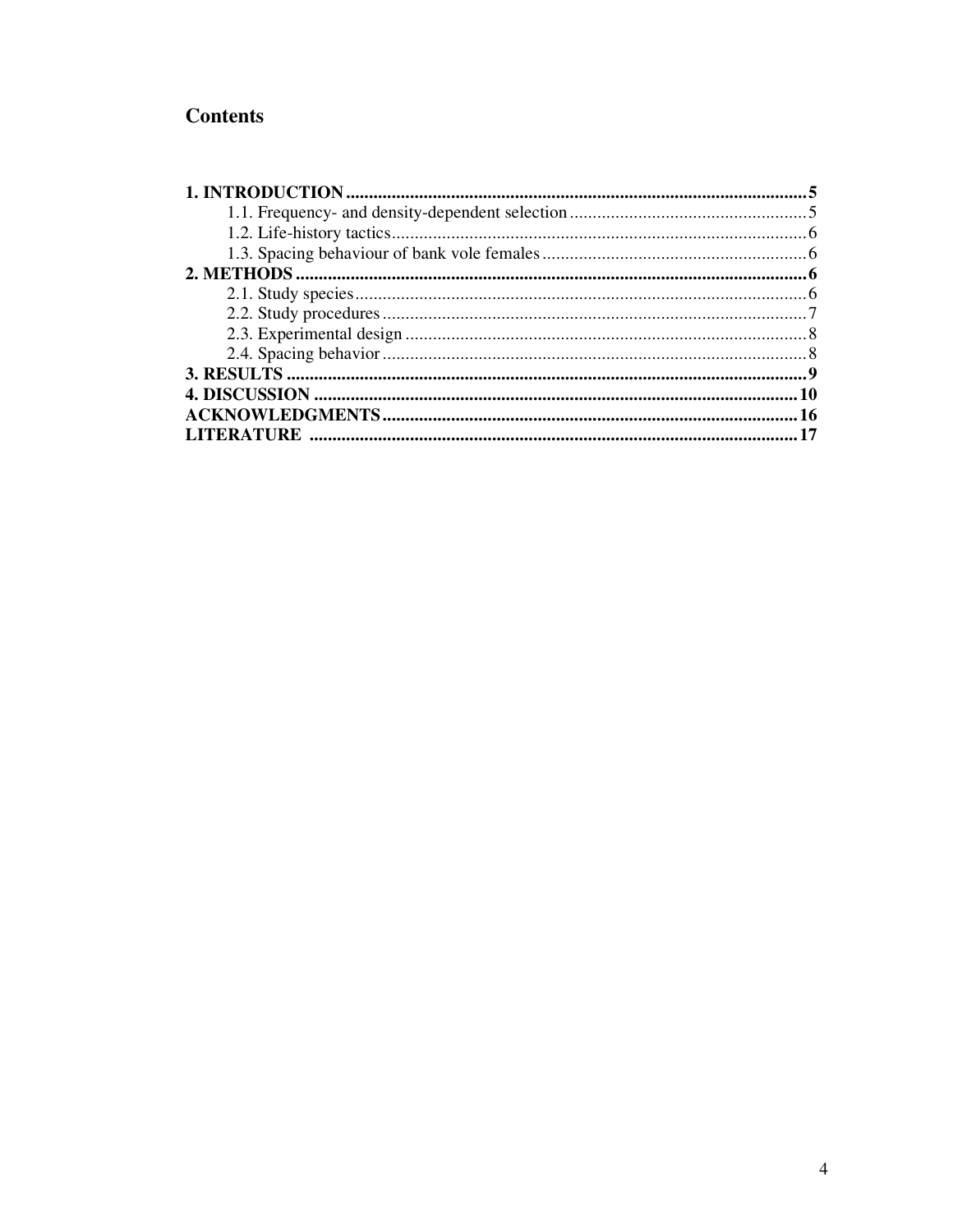## **1. INTRODUCTION**

Evolutionary studies have traditionally focused on the question of what maintains phenotypic and genetic variation in populations (Price & Schluter 1991, Roff 2002). According to Fisher's (1930) fundamental theorem, variation in natural populations should decrease as a result of selection. Yet many fitness related traits contain considerable amounts of genetic variation (Mappes & Koskela 2004, Sinervo et al. 2000). One possible explanation is offered by negative frequency- and density-dependent selection (Sinervo et al. 1996).

Negative frequency-dependent selection can favour rare genotypes and thus promote genetic variation. Negative frequency-dependent selection is central also e.g. in rare-type mating advantage (Gross 1985, Sinervo & Lively 1996), parasite-host coevolution (Dybdahl & Lively 1998), polymorphism (e.g. Roff 1998) and speciation (Doebeli & Dieckmann 2000). Density-dependent selection seems to promote cyclic changes in frequencies of genotypes (Sinervo & Lively 1996, Sinervo et al. 2000). Only few studies have handled negative frequency- and density-dependent selection together (lizards: Sinervo et al. 2000, Comendant et al. 2003, bank voles: Savolainen 2004, Mappes et al. 2008), and even fewer have examined spacing behaviour as a mechanism of these selection types.

The study species in this Master's thesis is the bank vole (*Myodes glareolus*). In addition to using over-lapping home-ranges, each bank vole female competes for exclusive breeding territory which is a prerequisite for breeding (Bujalska 1985). Spacing behaviour of vole females is known to be affected by female's reproductive cycle (Koskela et al. 1997), population density (Koskela et al. 1999, Mappes et al. 2008), food availability (Koskela et al. 1998), predation risk (*Microtus agrestis* and *M. rossiaemeridionalis* Norrdahl & Korpimäki 1998*)* and relatedness (Sera & Gaines 1994: *Microtus ochrogaster;* Lambin & Krebs 1993: *Microtus townsendii*). Overtaking and maintaining an own territory is energetically costly (Gosling e*t al*. 2000: *Mus musculus*) and thus breeding vole females are forced to allocate energy between nursing and defending territory.

# **1.1. Frequency- and density-dependent selection**

Frequency-dependent selection occurs when fitness of a strategy depends on the relative amount of representatives of other strategies in population and it was first described by Fisher (1930). In positive frequency-dependence, fitness of an individual increases when the relative amount of individuals representing the same strategy in the population increases. The opposite takes place in negative frequency-dependence; individual's fitness is enhanced when it represents a rare strategy. Such examples have been reported in natural populations e.g. in male guppies (*Poecilia reticulata*) (Olendorf et al. 2006) and sideblotched lizards (*Uta stansburiana*) (Sinervo & Lively 1996). Negative frequencydependent selection is one of the strongest candidates for the mechanism behind existence of genetic polymorphism.

Intensity of density-dependent selection varies with the population fluctuation, so that when the population size is highest also the density-dependent selection is strongest. It can lead to chaos dynamics, where population size varies frequently and sharply because it increases the number of individuals. These kinds of chaos dynamics are typical to North-European bank vole populations (Hansson & Henttonen 1985). Negative density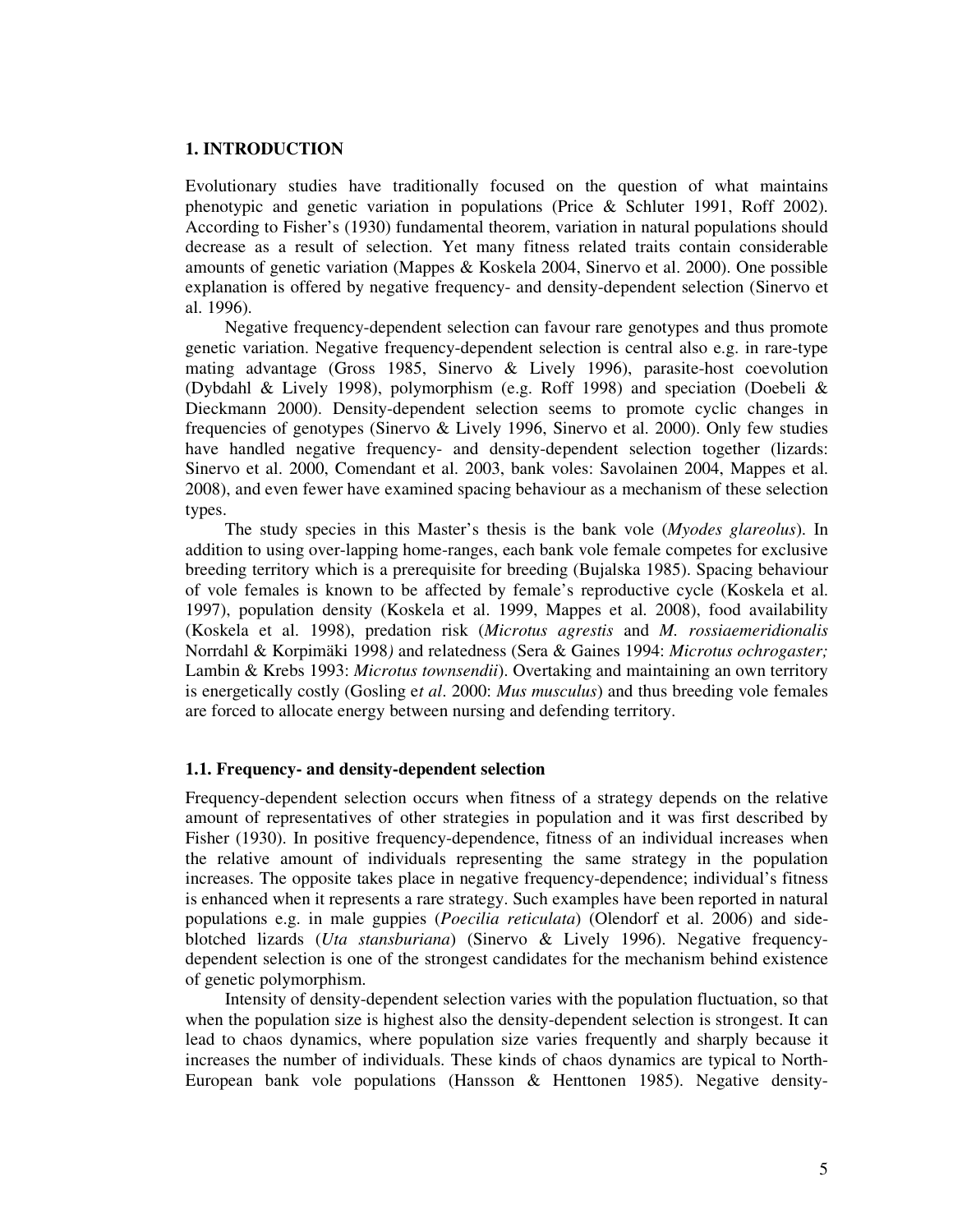dependence may also stabilise the population size by increasing the mortality and decreasing the number of born individuals.

# **1.2. Life-history tactics**

Female bank voles represent two different kind of breeding tactics. High reproduction effort (RE) females produce big litters with small offspring, and low RE females small litters with large offspring. RE type is genetically determined (Mappes & Koskela 2004). Size at birth seems to predict the age of maturation and size of the first litter (Mappes  $\&$ Koskela 2004) and thus the life-time breeding success of females (Prevot-Julliard et al. 1999). Nevertheless, producing large offspring is costly to the mother, and the size of a pup is a trade-off between the quality and number of offspring. Allocating larger amount of energy to reproduction reduces the amount of energy left for mother's own growth and survival.

# **1.3. Spacing behaviour of bank vole females**

Female bank voles are strongly territorial during their breeding season, and an own territory is a prerequisite for breeding (Bujalska 1985). Territory is an exclusive breeding area within a larger home range and it is vigorously defended against other adults. Size of the territory has been shown to be connected with the reproductive success among stranger females (Mappes et al. 1995). Defensive aggression and scent marking are at highest during lactation period when new born pups are most vulnerable (Rozenfeld & Denoël 1993, Koskela et al. 1997, Koskela et al. 2000). Koskela et al. (1997) showed that female's home range size decreased according to their reproductive state. Home range sizes were largest during non-pregnancy and grew smaller towards parturition and lactation period. However, during lactation territory size is at its largest. Jonsson et al. (2002) conducted an experiment that showed the sensitivity of home-range size to available food resources. Same study showed that territory size was not affected by food resources. These results indicate that home range is used for foraging food and territory is an exclusive breeding area which females defend in order to deter infanticide. Occupancy of a territory can be considered to be part of reproductive effort.

The origin of territoriality in *Myodes* (rodents formerly known as *Clethrionomys)* has been a source for diverse discussion during the past decades (e.g. Bujalska 1991, Ostfeld 1990, Ims 1987, Wolff 1993). According to the food defence theory, female bank voles adjust their space use in relation to available food recourses (Ostfeld 1985, Ostfeld 1990, Ims 1987). Pup-defence theory contradicts the food-defence theory and explains female territoriality as a response to infanticide, which is a mechanism of nest/territory competition (Wolff 1993, Wolff & Peterson 1998, in *Microtus pennsylvanicus* Fortier & Tamarin 1998).

In this masters' thesis the main hypothesis is that spacing behaviour works as a mechanism mediating different kind of selection types. Spacing behaviour of lactating female bank voles was monitored in large outdoor enclosures, where the density of population and frequency of different breeding tactics were manipulated.

# **2. METHODS**

#### **2.1. Study species**

The study species, bank vole (*Myodes glareolus*) is a small rodent species common in Northern Europe (Stenseth 1985). The main habitats are forests and fields and the diet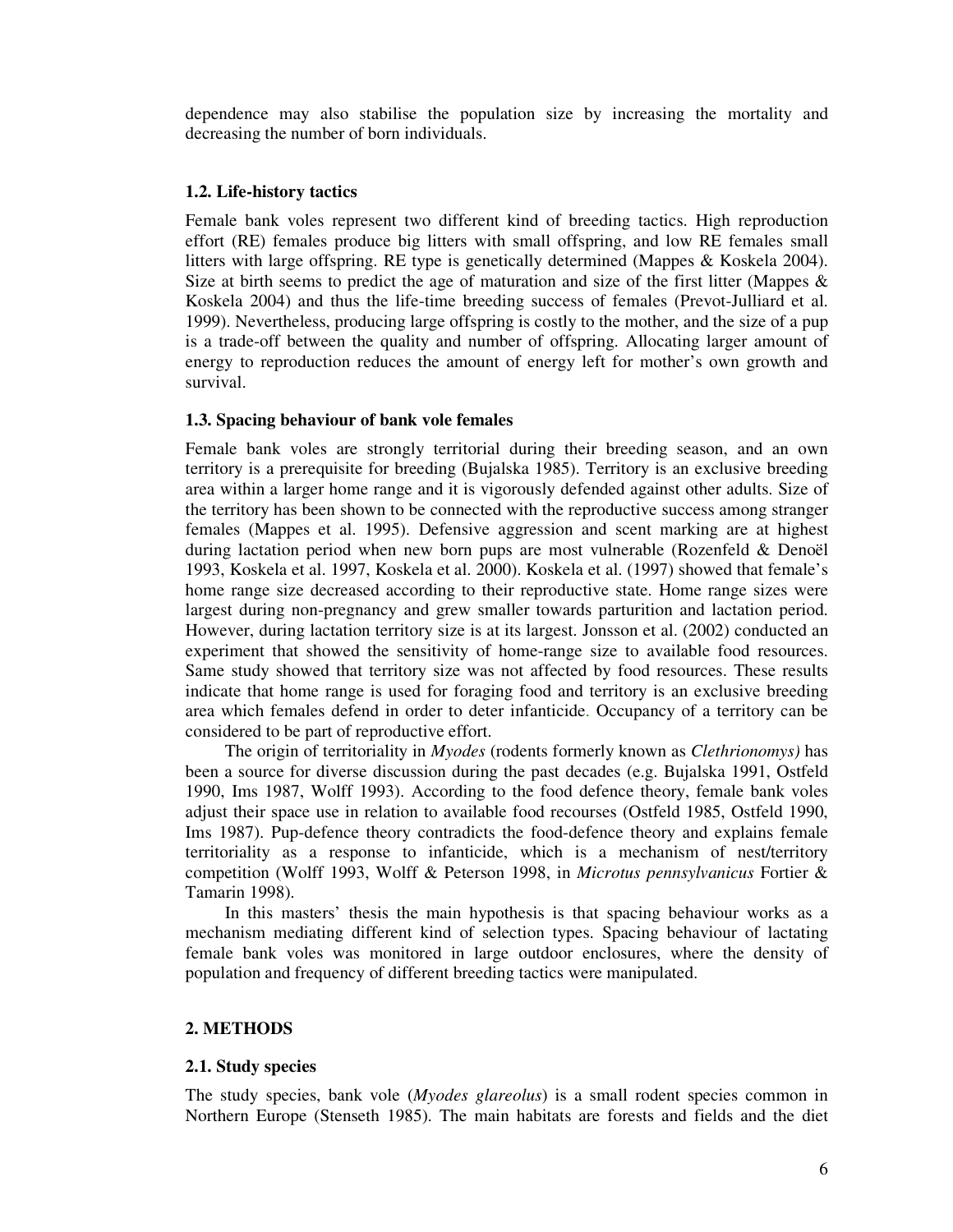consists of forbs, shoots, seeds, berries and fungi (Hansson 1985). Females produce 2-10 offspring (usually 4-8) in a litter during breeding season which lasts from March to September in Central Finland. During one season female can give birth to 4 litters (Koivula et al. 2003). Pregnancy lasts for 19-20 days and pups are weaned at the age of three weeks (Mappes et al. 1995). The density of breeding females is limited through their territoriality (Bujalska 1985) and in high densities the maturation of young females is suppressed by social interaction among females (Kruczek & Marchlewska-Koj 1986). The patterns and amplitude of density variation show considerable geographical variability, and both stable and cyclic populations are found (Hansson & Henttonen 1985). Bank vole is the most common mammal in Finland and it has been used extensively in research because it breeds easily in captivity, is not sensitive for handling and its trappability is good.

#### **2.2. Study procedures**

Experimental animals originated from artificial selection lines at the University of Jyväskylä. Founder animals for the selection lines were caught in Central Finland (62°37′N, 26°20′E).

In the truncation selection experiment, two lines were selected according to litter size of females (for details see Schroderus et al. 2008). The selection experiment was based on between family selection procedure (Falconer & Mackay 1996), which prevents the possibility of inbreeding. Animals were kept in standard mouse cages (43 x 26 x 15 cm) where food pellets and water were continuously available. Wood shavings and hay were used as bedding. The animals were maintained on 16 L : 8 D photoperiod.

The study started by mating a fraction of the females  $(n = 91)$  obtained from the selection experiment with randomly chosen males of the same line. The difference between the two groups was further increased by choosing only the females with lowest RE  $(n = 39)$ and highest RE  $(n = 33)$  for the present experiment (see the formula for RE below). All females were of the same age and in a similar reproductive state. Characteristics of these mothers and their offspring and statistical tests are presented in the Table 1.

Table 1. Characteristics (mean  $\pm$  SE) of two female tactics (low or high reproductive effort, RE). Random assignment to the different manipulation groups (frequency and density) is tested by three-way ANOVA. All possible two and three-way interactions were non-significant (*P* > 0.11). \*\*\*  $P < 0.001$ , \*\*  $P < 0.01$ , \*  $P < 0.05$ .

|                       |                 |                 |                    | Source of variance $(F_{1,64})$ |                      |
|-----------------------|-----------------|-----------------|--------------------|---------------------------------|----------------------|
|                       | Low RE          | High RE         | RE tactic          | Frequency                       | Density              |
|                       | $(n = 39)$      | $(n = 33)$      |                    |                                 |                      |
| Reproductive effort   | $0.61 \pm 0.02$ | $0.88 \pm 0.02$ | 59.56 ***          | $0.11$ <sup>ns</sup>            | $1.91$ <sup>ns</sup> |
| Litter size           | $3.82 \pm 0.14$ | $6.15 \pm 0.18$ | $76.36***$         | $0.10$ <sup>ns</sup>            | $3.52$ <sup>ns</sup> |
| Mean body mass of     | $1.97 \pm 0.03$ | $1.84 \pm 0.02$ | $10.60**$          | $0.02$ <sup>ns</sup>            | $2.07$ <sup>ns</sup> |
| offspring $(g)$       |                 |                 |                    |                                 |                      |
| Mean head width of    | $8.28 \pm 0.05$ | $8.09 \pm 0.04$ | $6.81*$            | $0.00$ <sup>ns</sup>            | $0.07$ <sup>ns</sup> |
| offspring (mm)        |                 |                 |                    |                                 |                      |
| Post-partum body      | $22.4 \pm 0.4$  | $24.6 \pm 0.4$  | $6.87*$            | $0.01$ <sup>ns</sup>            | $0.27$ <sup>ns</sup> |
| mass of mother $(g)$  |                 |                 |                    |                                 |                      |
| Post-partum head      | $13.8 \pm 0.07$ | $13.8 \pm 0.06$ | 0.07 <sup>ns</sup> | $1.34$ <sup>ns</sup>            | $0.10$ <sup>ns</sup> |
| width of mother $(g)$ |                 |                 |                    |                                 |                      |

Females were paired with a randomly chosen male representing the same breeding tactic as female by keeping them in the same cage for a week after which they were separated. As the time of parturition approached, the cages with pregnant females were inspected twice a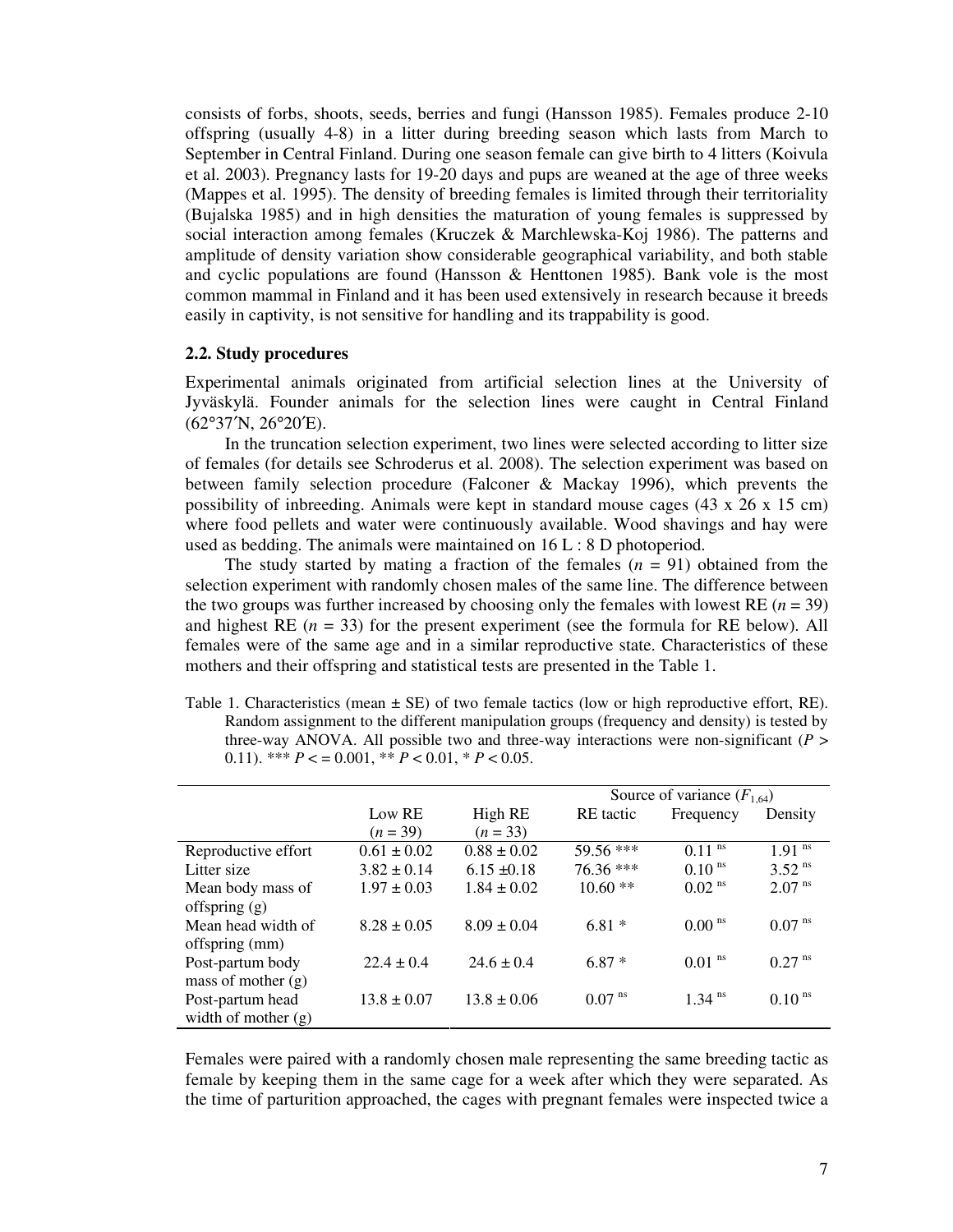day to determine the time of parturition and to enable post-partum mating. As soon as a litter was discovered, mothers were removed for measuring and then transferred to a smaller mating cage with a new male representing the same breeding tactic as the female. Pairs were monitored to make sure that copulation took place, and after that females were returned to their litter. All the new-born pups were weighted with electronic scales (to closest mg) and measured for their head width under a stereo microscope. The head width of mothers after parturition was measured with digital calliper to closest mm and body mass with electronic scales also to closest mg. Reproductive effort of mothers was determined by using the formula described by Millar (1977) and by Ebenhard (1990).  $RE =$ L x M /  $M_m$ , where L is the litter size, M the weight of offspring at the time of birth and  $M<sub>m</sub>$  the weight of mother after giving birth.

#### **2.3. Experimental design**

The 72 females gave birth in the laboratory in early July, and after that the females with their new-born individually marked pups were released to 13 large outdoor enclosures (each 0.2 ha). Each enclosure is surrounded by galvanised metal sheet app. 1 m high and buried 0.5 m deep into the ground in order to prevent study animals from escaping. The fences did not protect voles effectively from predators, such as red fox (*Vulpes vulpes)* and birds of prey. Each enclosure had a set of 20 Ugglan multiple-capture live traps, distributed in a 4 x 5 array with 10 meters between them. Traps were placed inside protective aluminium chimneys and bated with sunflower seeds, wheat and potatoes. Otherwise voles were dependant on naturally occurring food resources.

None of the mothers abandoned their pups during the releasing process. Four males were introduced to each enclosure to keep females in reproductive condition. These males might mate with the females, but we were not able to measure the success of the possible subsequent breeding events.

In the enclosures, both the densities (4 or 8 females / 0.2 ha) and frequencies (1:3 [4] enclosures]; 3:1 [4], 2:6 [2], 6:2 [3]) of different reproductive tactics (low or high RE) were manipulated (see the design in Table 2). The choice of 4 and 8 females per enclosure to low and high experimental densities respectively, was based on our earlier studies showing that 4-6 females can gain a territory and breed simultaneously in the same enclosure (Oksanen et al. 2003).

|                   | Low<br>density | Low density<br>total | High<br>density | High density<br>total | Overall<br>total |
|-------------------|----------------|----------------------|-----------------|-----------------------|------------------|
| Rare low $RE +$   | $1 + 3(4)$     | $4 + 12$             | $2+6(2)$        | $4 + 12$              |                  |
| Common high RE    |                |                      |                 |                       |                  |
| Rare high $RE +$  | $1 + 3(4)$     | $4 + 12$             | $2 + 6(3)$      | $6 + 18$              |                  |
| Common low RE     |                |                      |                 |                       |                  |
| Total (low $Re +$ |                | $16 + 16 = 32$       |                 | $22 + 18 = 40$        | $32 + 40 = 72$   |
| high RE)          |                |                      |                 |                       |                  |

Table 2. The design of the experiment. Number of females per enclosure, number of enclosures (in parenthesis) and total number of females in each treatment.

#### **2.4. Spacing behavior**

Spacing behaviour was monitored during a two-week long trapping period in July: when spacing behaviour monitoring period started, the pups were about one week old. During this time, when females were nursing their pups, each enclosure was trapped 11-16 times. In the beginning of the trapping period all the traps were checked three times a day: in the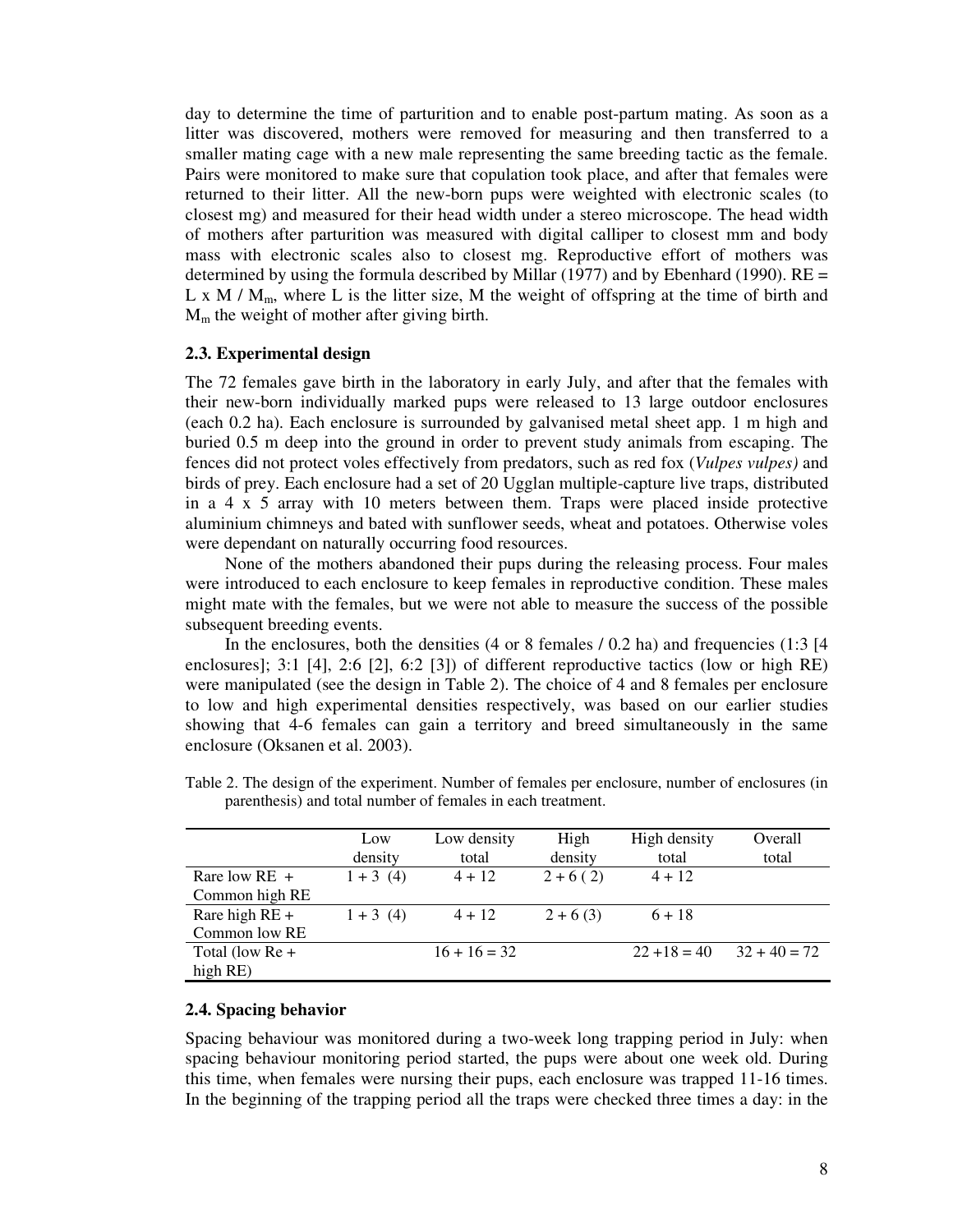mornings, afternoons, and late evenings. Later on, due to unusually hot weather, the amount of trappings was reduced to mornings and late evenings only, which caused the variation in trapping times. After each capture females were released back to enclosure immediately after they had been identified and trap location recorded.

The size of a home range was determined by using minimum convex polygon method (Koskela et al. 1997). The activity centre was calculated as the arithmetic mean point of each individual's capture coordinates (Hayne 1949). Nearest neighbour distance was calculated from distances between the activity centres of neighbouring females. The size of territory was estimated to be the difference between home range area and the home range overlap. Trappability was calculated by dividing number of time the individual was caught by number of trappings. Mean trappability for all test animals was 82%, and it was not affected by RE type ( $p = .264$ ), frequency ( $p = .472$ ) nor density ( $p = .567$ ). Relative fitness was defined as a number of weanlings / mean number of weanlings in the population. Proportion of weaned offspring was defined as the number of weanlings of a single female in relation to all offspring of the same generation.

#### **3. RESULTS**

Breeding success of bank vole females was measured by using three different variables: 1) the number of weaned offspring, 2) proportion of weaned offspring and 3) relative fitness of females. These variables were dependent on effort type, frequency and density (threeway interactions:  $F_{1,64} = 7.16$ ,  $p = .009$ ;  $F_{1,64} = 7.82$ ,  $p = .007$ ;  $F_{1,64} = 7.16$ ,  $p = .009$ , respectively). When different RE types were analysed separately, results showed that low RE type females were most successful in their reproduction when they were in low densities (Figure 1a). Whether they represented rare or common breeding tactic did not have a significant difference. However, high RE females were most successful when they were rare breeding tactic in high densities (Figure 1b, Table 3).

Indicators of the spacing behaviour were the size of territory, home-range, overlapping areas of home-ranges of adjacent females and nearest neighbour distance. Density was the most important factor explaining the sizes of territories ( $F_{1,54} = 30.38$ , p = .000) and home ranges ( $F_{1,54} = 10.44$ ,  $p = .002$ ). In high density enclosures voles had smaller home ranges and territories than in low density enclosures (Figures 2a,b). RE line or frequency of different tactics did not explain home-range, territory sizes and over-lap area nor the distance to the nearest neighbour (see table 4).

As low RE type was more sensitive to density-dependent selection, and high RE type responded to both the frequency- and density-dependent selection, the RE types were further analysed separately. In these analyses it was particularly studied whether different selection mechanisms were related to the spacing behaviour in different RE types (Table 5). In enclosure of high population density, low RE females weaned more pups when their distance from nearest neighbour increased, but in low densities the number of weaned offspring did not correlate significantly with the distance to nearest neighbour (Figure 3a). Results from number of weaned offspring in relation to territory size were similar; low RE type weaned more offspring in high density when their territory size grew bigger, but such effect was not observed in low density (Figure 4a). Size of the home range or over-lapping area did not explain the number of weaned offspring and these spacing traits did not significantly interact with the different selection mechanisms (Table 5).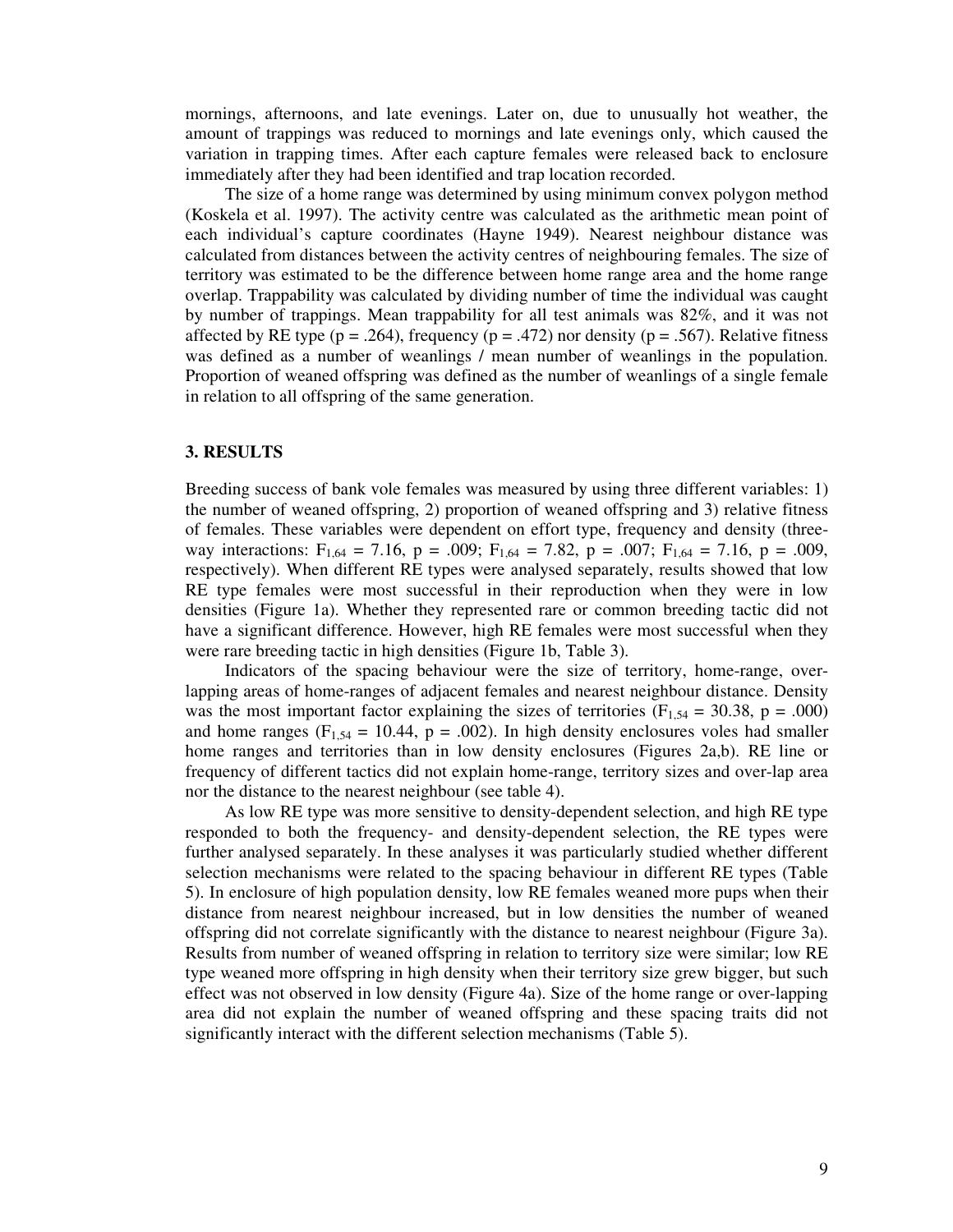## **4. DISCUSSION**

Results here show that different breeding tactics are prone to different types of selection: low RE females to density-dependent and high RE females to frequency-dependent selection (see results also by Savolainen 2004, Mappes et al. 2008). Savolainen (2004) and Mappes et al. (2008) suggested that this could result from low RE females being poorer defenders of their territory, and this could be due to their lighter weight: they were approximately 2  $g$  (8-9 % of total weight) lighter compared to the high RE females. This explanation contradicts slightly with Koskela et al. (2000) results. In their experiment it was found that female body weight did not correlate with the defence activity, but the litter size did correlate positively with defence activity. This is supported by our results for low RE females. The proportion of weaned offspring of low RE females was dependable on density (see Table 3). And high population density was the most important explainer for territory sizes; with an increasing density the sizes of territories were smaller (Figure 2b). Figures 3 and 4 show how low RE females' breeding success improved if they could keep large territory exclusively to themselves. This phenomenon was only found in high densities where competition between females is harsher. In low density the territory size did not affect the weaning success of low RE females (Figure 4a).

Besides the size of territory, density was the single factor explaining home range and nearest neighbour distance for both breeding tactics. Among high RE females, breeding success was not related with any measurements of spacing behaviour (Table 5). And so, for example the negative frequency-dependence could not be explained by the more efficient occupation of territories among high RE females. Still they were the most successful breeding strategy when most of other females in the population were low RE females, and population density was high. It is hard to imagine what it is in these conditions that favours high RE females. Low RE females proved to be successful defenders of their territory also in high density, so the success of high RE females cannot be explained by their more effective defence. They are also allocating larger deal of their energy to breeding, so they could not afford very energy consuming defence strategy.

Results of this thesis are not in accordance with similar research conducted previously by Sinervo et al. (2000). They acquired clear results supporting r- and Kselection, of frequency- and density-dependent selection for females representing different breeding tactics in the population of side-blotched lizard (*Uta stansburiana*). Females producing large, high quality offspring had better breeding success when they were in high population density and females producing small offspring succeeded in low densities. Differences in our results could be explained by different external factors. Bank voles are exposed to severe seasonal changes, which result in a yearly population crashes. In addition to yearly fluctuations caused by seasonality, bank vole populations fluctuate with a frequency of 3-5 years. In Central Finland population densities fluctuate between 1 or 2 individuals per hectare to as many as 100 individuals per hectare (Hansson & Henttonen 1985). Population fluctuations of this magnitude create very different selection pressures with time.

Results of this study could be interpreted so that low RE females reserve their resources to survival and high quality offspring. Thus they would be most likely to survive the seasonal decline in population density created by winter and be first to breed when the breeding season begins in the spring. Their proportion in the population would stay relatively high for a while, before the high RE females offspring increase in number. At this point, when population density is rather low, there is no severe intraspecific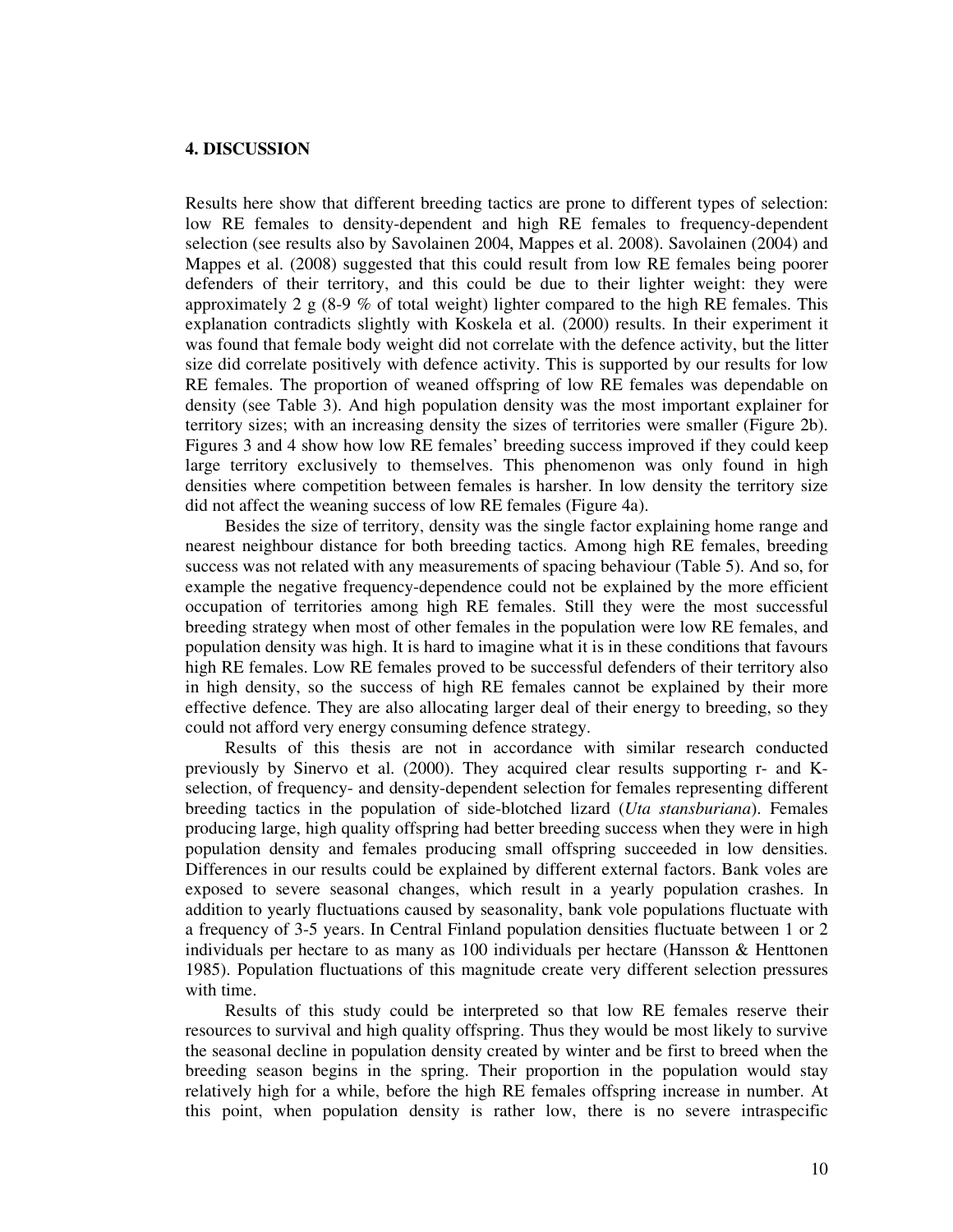competition and even the "lower quality" pups would do fine. As high RE tactic produces more efficiently, their proportion of the population would increase toward the end of the breeding season and this will increase competition for available resources. However, high RE females would be beaten by the higher quality individuals of low RE strategy in the winter survival. Similar change in population structure would take place in vole cycles occurring every 3-5 years.

These thoughts are mere speculations and there is no empirical data showing that this kind of cycles in breeding strategies would occur in natural populations of bank voles. It would be very interesting to define breeding strategies of captured wild females at different phases of yearly population fluctuation and on different phases of vole cycles. Another issue that requires an explanation is how high RE females managed to achieve their best reproductive success when they were the rare breeding strategy in high population density. Negative frequency dependence seems to be in action, but the mechanism was not found in spacing behaviour.



Figure 1. Number of weaned offspring in different densities for a) low RE and b) high RE types. Closed circles and solid lines are rare; open circles and dashed lines common type.



Figure 2. a) Size of home ranges and b) territories  $(m<sup>2</sup>)$  in low and high densities for different RE tactics. Closed circles and solid lines low RE; open circles and dashed lines high RE tactics.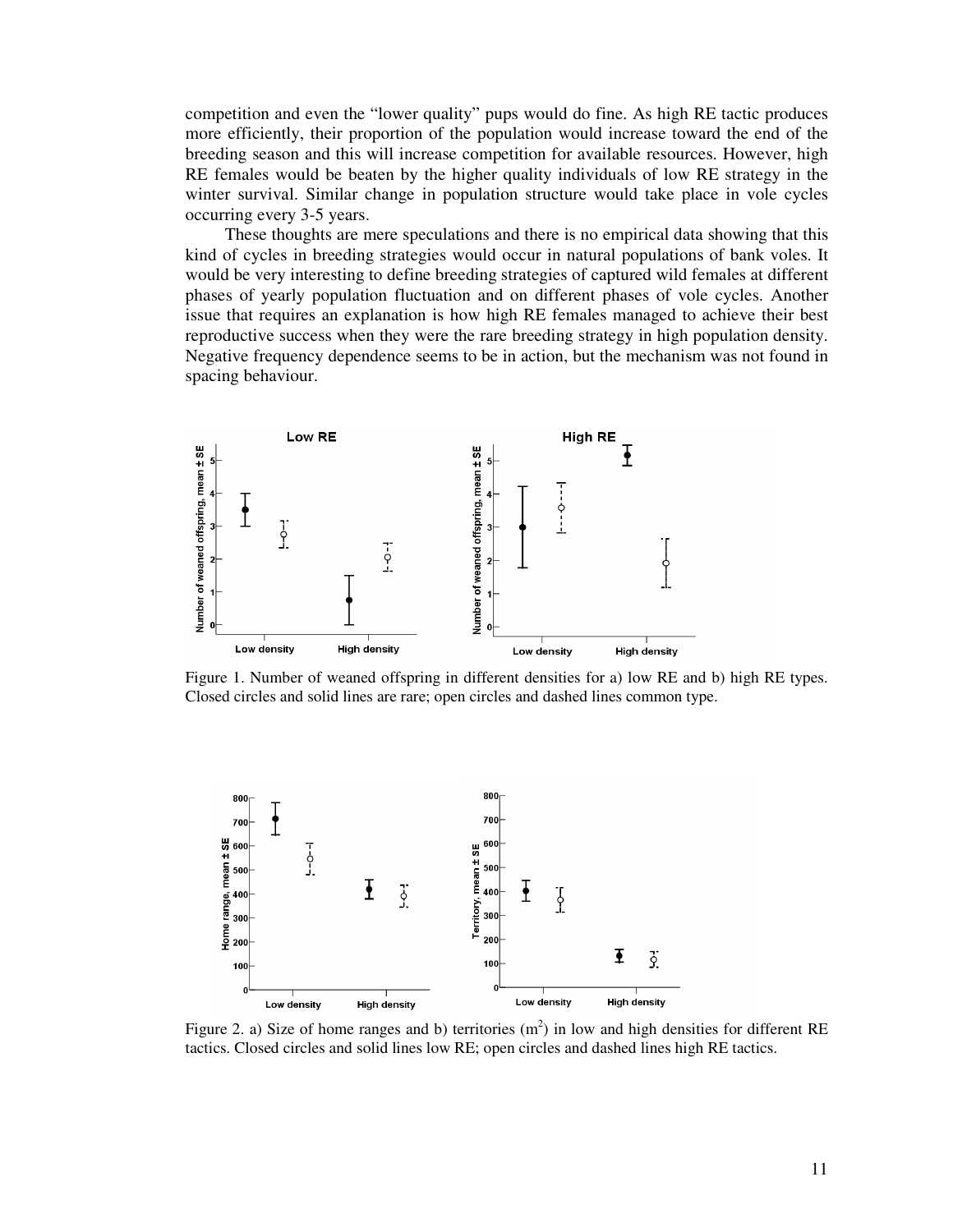

Figure 3. Number of weaned offspring in relation to nearest neighbour distance (m) in different densities for a) low RE and b) high RE females. Closed circles and solid lines high density; open circles and dashed lines low density. Lines shown in the picture a) are from regression analysis.



Figure 4. Number of weaned offspring in relation to territory size  $(m<sup>2</sup>)$  shown separately for a) low RE and b) high RE females. Closed circles and solid lines high density; open circles and dashed lines low density. Lines shown in the picture a) are from regression analysis.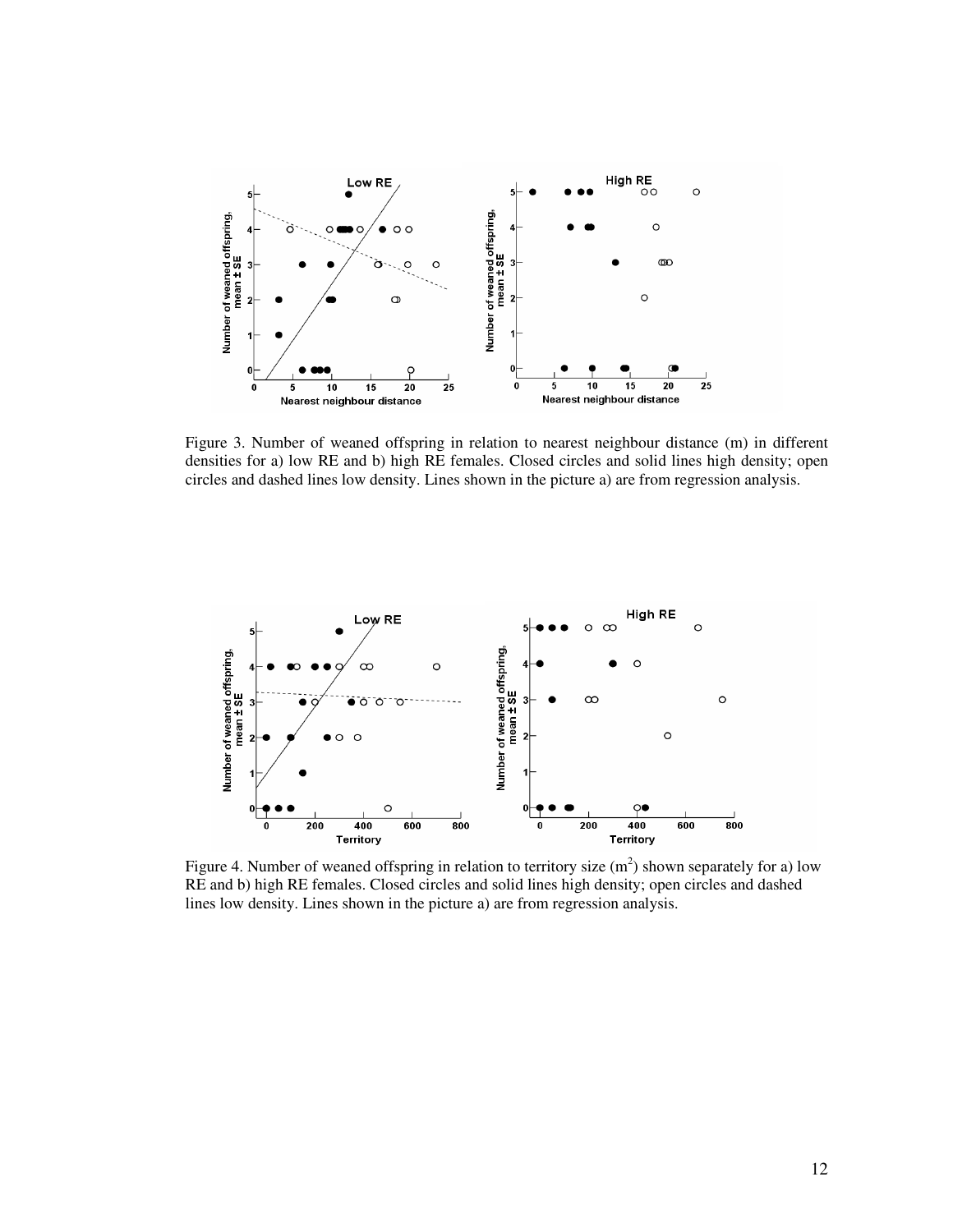Table 3. Effects of frequency and density on breeding success; measured as number of weanlings, proportion of weaned offspring and relative fitness of females. The effect of enclosure was included in the model as a random factor.

| Low RE<br>line  |                               | Number of weaned<br>offspring |              |      |                                   | Proportion of weaned<br>offspring |       |      | Relative fitness of females |      |      |      |
|-----------------|-------------------------------|-------------------------------|--------------|------|-----------------------------------|-----------------------------------|-------|------|-----------------------------|------|------|------|
| Source          | df                            | MS                            | F            | p    | df                                | MS                                | F     | p    | df                          | MS   | F    | p    |
| Frequency       | 1                             | .48                           | .19          | .667 | 1                                 | .00                               | .01   | .935 | 1                           | .07  | .19  | .667 |
| Density         | 1                             | 18.57                         | 7.26         | .011 | 1                                 | 4.20                              | 11.04 | .002 | 1                           | 2.51 | 7.26 | .011 |
| $F * D$         | 1                             | 6.61                          | 2.59         | .117 | 1                                 | .809                              | 2.13  | .154 | 1                           | .89  | 2.59 | .117 |
| Error           | 34                            | 2.56                          |              |      | 34                                | .38                               |       |      | 34                          | .35  |      |      |
|                 |                               |                               |              |      |                                   |                                   |       |      |                             |      |      |      |
| High RE<br>line | Number of weaned<br>offspring |                               |              |      | Proportion of weaned<br>offspring |                                   |       |      | Relative fitness of females |      |      |      |
| Source          | df                            | MS                            | $\mathbf{F}$ | p    | df                                | MS                                | F     | p    | df                          | MS   | F    | p    |
| Frequency       | 1                             | 12.19                         | 2.19         | .149 | 1                                 | 1.30                              | 4.35  | .046 | 1                           | 1.65 | 2.19 | .149 |
| Density         | 1                             | .43                           | .08          | .783 | 1                                 | .00                               | .01   | .930 | 1                           | .06  | .08  | .783 |
| $F * D$         | 1                             | 25.19                         | 4.53         | .042 | 1                                 | 2.04                              | 6.79  | .014 | 1                           | 3.41 | 4.53 | .042 |
| Error           | 30                            | 5.56                          |              |      |                                   |                                   |       |      | 30                          | .75  |      |      |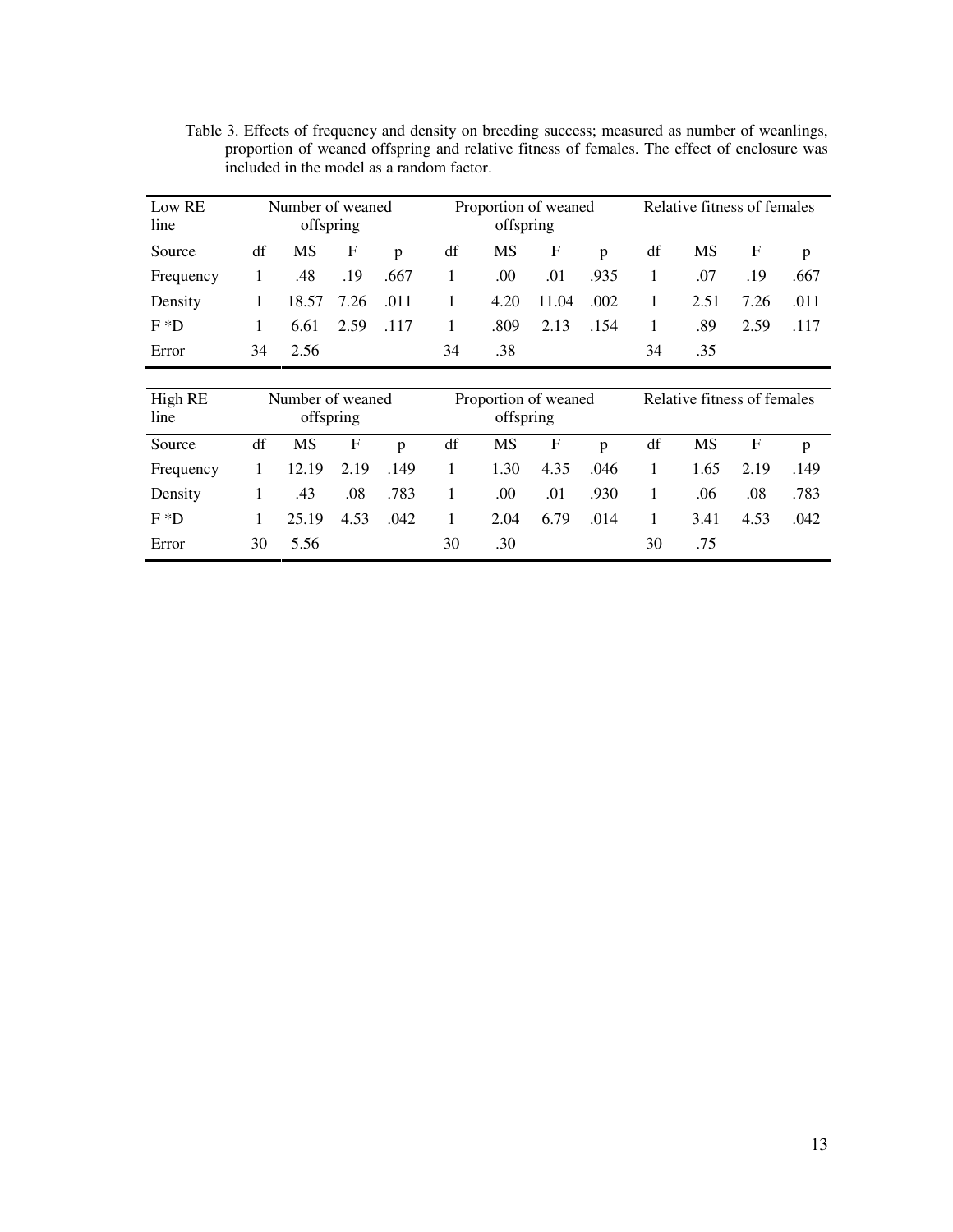|             | Home Range |           |       | Territory    |    |           |       | Over-lap |    |          |      |              | Nearest neighbour distance |      |         |          |
|-------------|------------|-----------|-------|--------------|----|-----------|-------|----------|----|----------|------|--------------|----------------------------|------|---------|----------|
|             | df         | MS        | F     | $\mathbf{p}$ | df | MS        | F     | p        | df | MS       | F    | $\mathbf{p}$ | df                         | MS   | F       | p        |
| Line        |            | 118065.56 | 2.48  | .122         |    | 2562.40   | .11   | .742     |    | 85841.14 | 2.16 | .147         |                            | .17  |         | .87 .355 |
| Frequency   |            | 1002.60   | .02   | .885         |    | 6100.03   | .26   | .611     |    | 2156.56  | .05  | .817         |                            | .02  | .11     | .745     |
| Density     |            | 498287.27 | 10.44 | .002         |    | 709541.23 | 30.38 | .000     | -1 | 18618.07 | .47  | .496         |                            | 5.75 | 28.66   | .000.    |
| $L * F$     |            | 7083.40   | .15   | .702         |    | 1403.10   | .06   | .807     |    | 14791.64 | .37  | .544         |                            | .13  | .66     | .420     |
| $L * D$     |            | 32187.58  | .68   | .415         |    | 898.52    | .04   | .845     |    | 22330.43 | .56  | .456         |                            | .10  | .50     | .485     |
| $F \ast D$  |            | 1426.30   | .03   | .863         |    | 1561.90   | .07   | .797     |    | 3.08     | .00  | .993         |                            | .01  | .03     | .865     |
| $L * F * D$ |            | 8808.77   | .19   | .669         |    | 1860.84   | .08   | .779     |    | 2572.28  | .07  | .800         |                            | .00  | $.00\,$ | .966     |
| Error       | 54         | 47708.46  |       |              | 54 | 23358.36  |       |          | 54 | 39670.16 |      |              | 54                         | .20  |         |          |

Table 4. Effects of breeding line, frequency and density and their interaction on spacing behaviour. The effect of enclosure was included in the model as <sup>a</sup> random factor.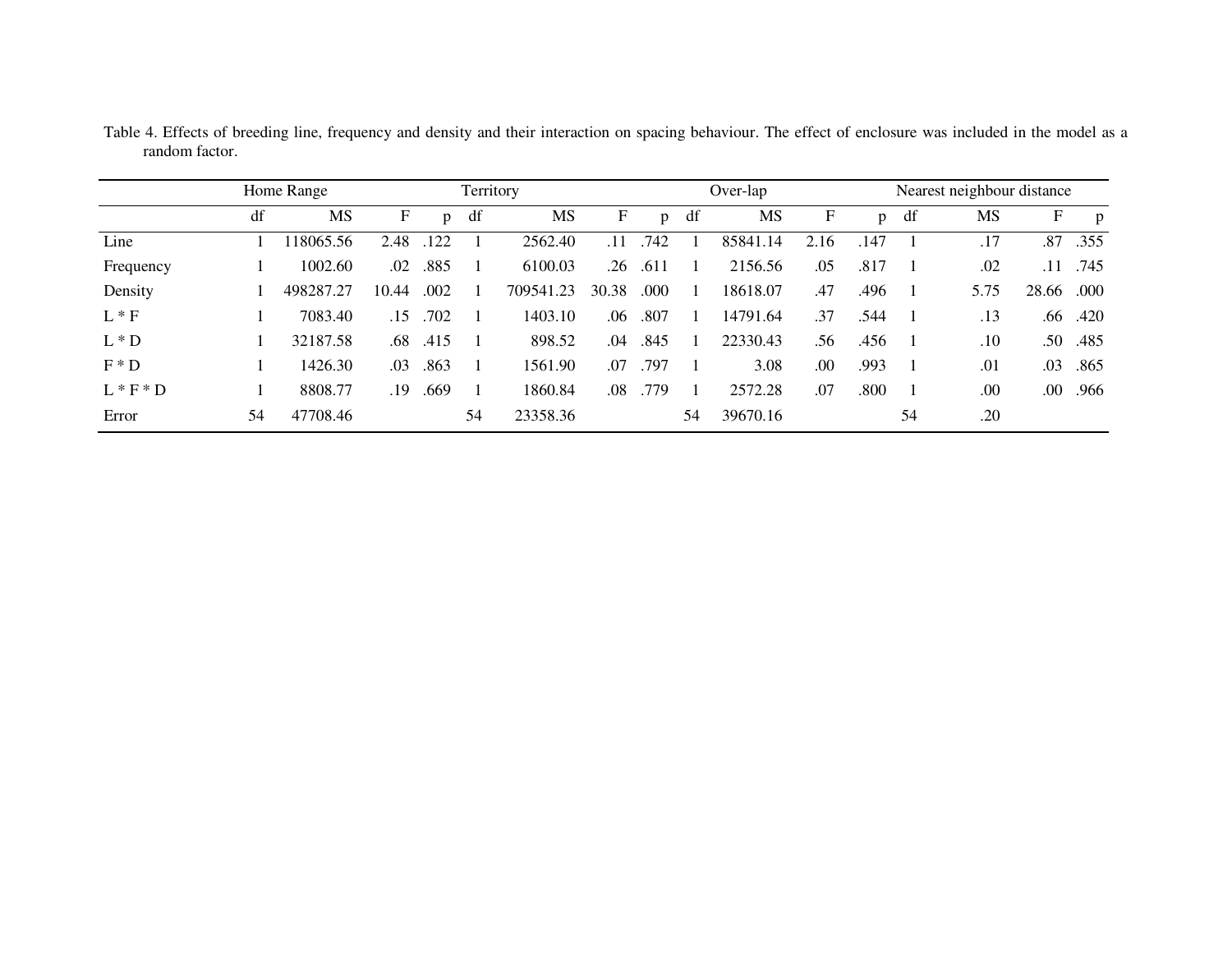| Number of weaned offspring     |                    |                        |                           |      |                    |                |           |      |  |
|--------------------------------|--------------------|------------------------|---------------------------|------|--------------------|----------------|-----------|------|--|
|                                |                    | Low RE                 |                           |      | High RE            |                |           |      |  |
| Source                         | df                 | $\overline{\text{MS}}$ | $\boldsymbol{\mathrm{F}}$ | p    | df                 | MS <sub></sub> | ${\bf F}$ | p    |  |
| Frequency                      | $\mathbf{1}$       | .59                    | .33                       | .574 | $\mathbf{1}$       | 6.20           | 1.22      | .280 |  |
| Density                        | $\mathbf{1}$       | 9.41                   | 5.17                      | .031 | $\mathbf{1}$       | 2.28           | .45       | .509 |  |
| Territory                      | $\mathbf{1}$       | 10.90                  | 5.99                      | .021 | $\mathbf{1}$       | 2.79           | .55       | .465 |  |
| $F * D$                        | $\mathbf{1}$       | .01                    | .01                       | .942 | $\mathbf{1}$       | 4.90           | .97       | .336 |  |
| $F * T$                        | $\mathbf{1}$       | .82                    | .45                       | .508 | $\mathbf{1}$       | .89            | .18       | .679 |  |
| $D * T$                        | $\mathbf{1}$       | 13.14                  | 7.22                      | .012 | $\mathbf{1}$       | .04            | .01       | .933 |  |
| Error                          | 26                 | 1.82                   |                           |      | 22                 | 5.05           |           |      |  |
|                                |                    |                        |                           |      |                    |                |           |      |  |
| Frequency                      | $\mathbf{1}$       | 1.13                   | .50                       | .487 | $\mathbf{1}$       | 16.73          | 3.83      | .063 |  |
| Density                        | $\mathbf{1}$       | .16                    | .07                       | .794 | $\mathbf{1}$       | .45            | .13       | .751 |  |
| Overlap                        | $\mathbf{1}$       | .53                    | .24                       | .632 | $\mathbf{1}$       | 1.66           | .38       | .544 |  |
| $F * D$                        | $\mathbf{1}$       | 1.31                   | .57                       | .455 | $\mathbf{1}$       | 20.43          | 4.68      | .042 |  |
| $F*O$                          | $\mathbf{1}$       | 1.48                   | .65                       | .427 | $\mathbf{1}$       | 7.56           | 1.73      | .202 |  |
| $D * O$                        | $\mathbf{1}$       | 3.97                   | 1.75                      | .198 | $\mathbf{1}$       | .11            | .03       | .876 |  |
| Error                          | 26                 | 2.27                   |                           |      | 22                 | 4.37           |           |      |  |
|                                |                    |                        |                           |      |                    |                |           |      |  |
| Frequency                      | $\mathbf{1}$       | 1.08                   | .43                       | .519 | $\mathbf{1}$       | 19.77          | 4.36      | .049 |  |
| Density                        | $\mathbf{1}$       | 2.33                   | .92                       | .347 | $\mathbf{1}$       | .24            | .05       | .822 |  |
| Homerange90                    | $\mathbf{1}$       | .21                    | .08                       | .778 | $\mathbf{1}$       | .38            | .08       | .775 |  |
| $F * D$                        | $\mathbf{1}$       | .64                    | .25                       | .620 | $\mathbf{1}$       | 3.59           | .79       | .383 |  |
| $F * HR90$                     | $\mathbf 1$        | .98                    | .39                       | .540 | $\mathbf{1}$       | 11.97          | 2.64      | .118 |  |
| $D * HR90$                     | $\mathbf{1}$       | .15                    | .06                       | .807 | $\mathbf{1}$       | .89            | .20       | .662 |  |
| Error                          | 26                 | 2.53                   |                           |      | 22                 | 4.54           |           |      |  |
|                                |                    |                        |                           |      |                    |                |           |      |  |
| Frequency                      | $\mathbf{1}$       | .32                    | .19                       | .666 | $\mathbf{1}$       | .33            | .08       | .785 |  |
| Density                        | $\mathbf{1}$       | 25.81                  | 15.43                     | .001 | $\mathbf{1}$       | .06            | .01       | .906 |  |
| Dismin                         | $\mathbf{1}$       | 3.84                   | 2.30                      | .142 | $\mathbf{1}$       | 4.96           | 1.15      | .296 |  |
| $F * D$                        | $\mathbf{1}$       | .68                    | .40                       | .531 | $\mathbf{1}$       | 2.33           | .54       | .471 |  |
| $F * Dismin$                   | $\mathbf{1}$       | .24                    | .14                       | .709 | 1                  | .02            | .01       | .944 |  |
| $\mathrm{D}$ * Dismin<br>Error | $\mathbf{1}$<br>26 | 22.51<br>1.67          | 13.46                     | .001 | $\mathbf{1}$<br>22 | 3.39<br>4.33   | .78       | .386 |  |

Table 5. Effects of frequency, density and spacing behaviour (territory size, home range overlap size, home range size and nearest neighbour distance) on breeding success of different breeding tactics. The effect of enclosure was included in the models as a random factor.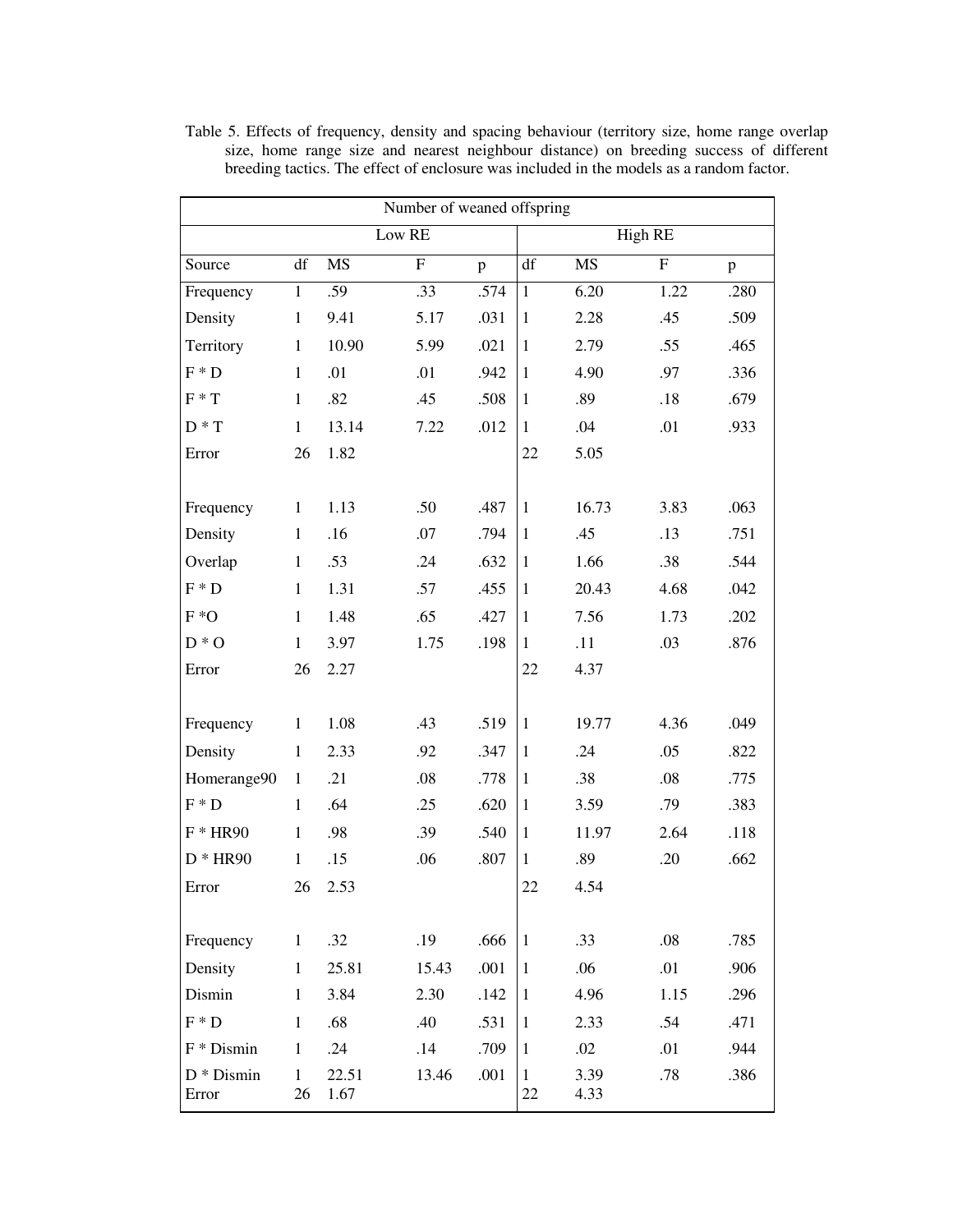# **ACKNOWLEDGMENTS**

I would like to thank the whole vole research group for the pleasant experience; you guys are great! Deepest thanks for Tapio Mappes for his never ending patience with me during these past years and repeated beginnings with my MSc's thesis. Thanks for Esa Koskela for his accurate comments on the text and musical entertainment during the field work. Huge thanks to Eira Ihalainen for valuable comments on the text. Also warmest thanks to Tiina Savolainen, my partner in crime. I want to thank everyone who participated to the work, the whole staff at Konnevesi research station, Finnish Academy for funding and all my friends and family, who have helped, encouraged and supported me during these past years emotionally, physically or financially. Thank you Jallu Lindblom for your comments and encouragement, and thank you mum for taking care of me during the "vole fever". And thank you Sanna Oksanen for checking the language.

I would like to dedicate this MSc's thesis to my aunt, who persistently and daringly kept asking for years, how my thesis was progressing.

Maija, it is finished now.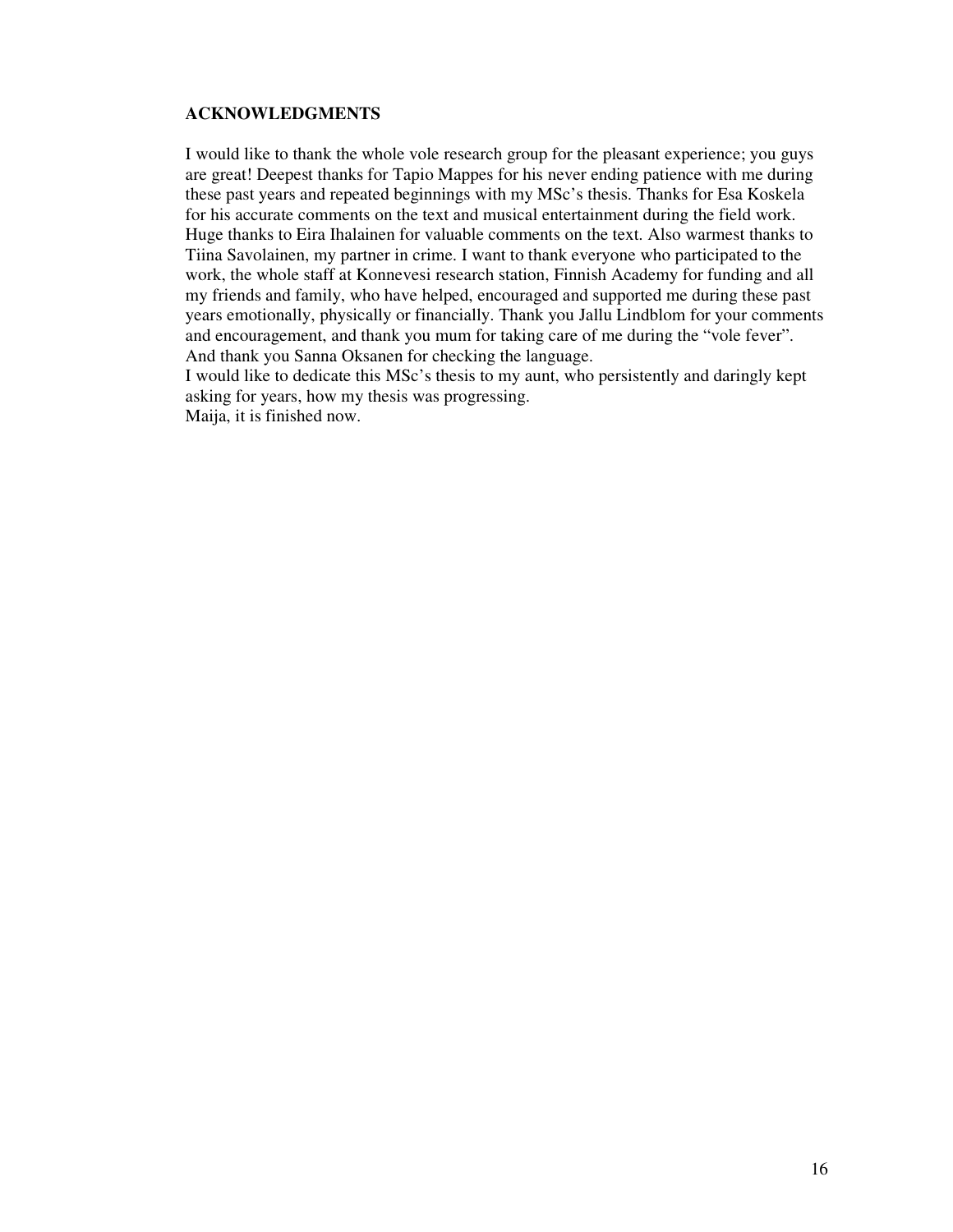#### **LITERATURE**

- Bujalska G. 1985. Regulation of female maturation in Clethrionomys species, with special reference to an island population of C. glareolus. *Ann. Zool. Fenn.* 22: 331-342.
- Bujalska G. 1991. The ecology of territoriality in bank voles. *Trends. Ecol. Evol.* 6: 300-301.
- Comendant T., Sinervo B., Svensson E.I. & Wingfield J. 2003. Social competition, corticosterone and survival in female lizard morphs. *J. Evol. Biol*. 16: 948-955.
- Doebeli M. & Diechmann U. 2000. Evolutionary branching and sympatric speciation caused by different types of ecological interactions. *Am. Nat.* 156: 77-101.
- Dybdahl M.F. & Lively C.M. 1998. Host-parasite coevolution: Evidence for rare advantage and time-lagged selection in a natural population. *Evolution* 52: 1057-1066.
- Ebenhard T. 1990. A colonization strategy in field voles *(Microtus agrestis)*: reproductive traits and body size. *Ecology* 71: 1833-1848.
- Falconer D.S. & Mackay T.F.C. 1996. *Introduction to Quantitative Genetics*. Longman, Essex, 480 p
- Fisher R.A. 1930. The genetical theory of natural selection*. Clarendon Press*, Oxford.
- Fortier G.M. & Tamarin R.H. 1998. Movement of meadow voles in response to food and density manipulations: a test of the food-defense and pup-defense hypotheses. *J. Mammal.* 79: 337- 345.
- Gosling L.M., Roberts S.C., Thornton E.A. & Andrews M.J. 2000. Life history costs of olfactory status signalling in mice. *Behav. Ecol. Sociobiol*. 48: 328-332.
- Gross M.R. 1985. Disruptive selection for alternative life histories in salmon. *Nature* 313: 47-48.
- Hansson L. 1985*. Clethrionomys* food: generic, specific and regional characteristics. *Ann. Zool. Fenn.* 22: 315–318.
- Hansson L. & Henttonen H. 1985. Regional differences in cyclicity and reproduction in *Clethrionomys* species: Are they related*? Ann. Zool. Fennici* 22: 277-288.
- Hayne D.W. 1949. Calculation of size of home range. *J. Mammal.*30: 1-18.
- Ims R.A. 1987. Responses in spatial organization and behaviour to manipulations of the food resource in the vole *Clethrionomys rufocanus*. *J. Anim. Ecol.* 56: 585-596.
- Jonsson P., Hartikainen T., Koskela E. & Mappes T. 2002. Determinants of reproductive success in voles: space use in relation to food and litter size manipulation. *Evol. Ecol.* 16: 455-467.
- Koivula M., Koskela E., Mappes T. & Oksanen T. 2003. Cost of reproduction in the wild: manipulation of reproductive effort in the bank vole. *Ecology* 84: 398-405.
- Koskela E., Mappes T. & Ylönen H. 1997. Territorial behaviour and reproductive success of bank voles *Clethrionomys glareolus* females. *J. Anim. Ecol.* 66: 341-349.
- Koskela E., Mappes T. & Ylönen H. 1999. Experimental manipulation of breeding density and litter size: effects on reproductive success in the bank vole. *J. Anim. Ecol.* 68: 513-521.
- Koskela E., Jonsson P., Hartikainen T. & Mappes T. 1998. Limitation of reproductive success by food availability and litter size in the bank vole, *Clethrionomys glareolus*. *Proc. R. Soc. Lond.* 265: 1129-1134.
- Koskela E., Juutistenaho P., Mappes T. & Oksanen T. 2000. Offspring defence in relation to litter size and age: experiment in the bank vole *Clethrionomys glareolus. Evol. Ecol.* 14: 99-109.
- Kruczek M. & Marchlewska-Koj A. 1986. Puberty delay of bank vole females in a high-density population. *Biol Repro.* 35: 537-541.
- Lambin X. and Krebs C.J. 1993. Influence of female relatedness on the demography of Townsend's vole populations in spring. *J.Anim.Ecol.* 62: 536-550.
- Mappes T. & Koskela E. 2004. Genetic basis of the trade-off between offspring number and quality in the bank vole. *Evolution* 58: 645-650.
- Mappes T., Ylönen H. & Koskela E. 1995. Higher reproductive success among kin groups of bank voles (*Clethrionomys glareolus*). *Ecology* 76: 1276-1282.
- Mappes T., Koivula M., Koskela E., Oksanen T.A., Savolainen T. & Sinervo B. 2008. Frequencyand density-dependent selection on life-history strategies – a field experiment. *PLoS ONE* 3: e1687.
- Millar J.S. 1977. Adaptive features of mammalian reproduction. *Evolution* 31: 370-386.